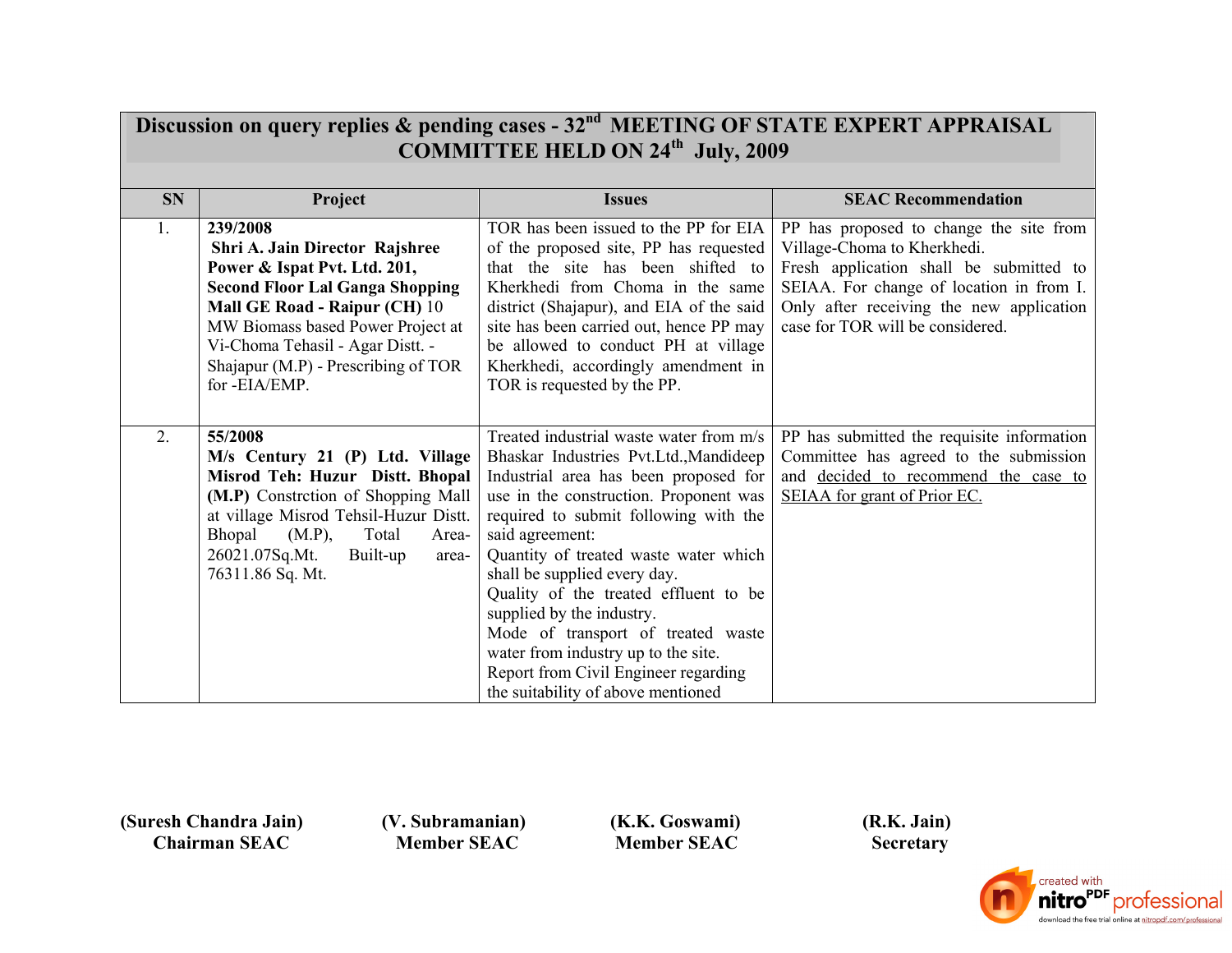|    |                                                                                                                                                                                                                                                                   | treated waste water for construction<br>purpose with respect to IS code.                                                                                                                                                                                                                                                                                                                                                                                                                                                                                                                                                                                 |                                                                                                                                                                                                                         |
|----|-------------------------------------------------------------------------------------------------------------------------------------------------------------------------------------------------------------------------------------------------------------------|----------------------------------------------------------------------------------------------------------------------------------------------------------------------------------------------------------------------------------------------------------------------------------------------------------------------------------------------------------------------------------------------------------------------------------------------------------------------------------------------------------------------------------------------------------------------------------------------------------------------------------------------------------|-------------------------------------------------------------------------------------------------------------------------------------------------------------------------------------------------------------------------|
| 3. | 80/2008<br>M/s S. N. Sunderson & Company,<br>1, Deshbandhu Gupta Road, Post<br>Box No. 5731, New Delhi<br>Ametha Lime Stone Mine; 12.78 Ha.<br>at village Ametha, Tehsil-<br>Vijayraghogarh, District Katni                                                       | EC has been issued to the PP for prod<br>Cap. 45000 MTA vide letter dated<br>25/03/09. PP has requested for issue of<br>amended EC for Prod. Cap 2, 50,000<br>MTA. As mining with present cap is not<br>feasible economically.                                                                                                                                                                                                                                                                                                                                                                                                                           | PP has proposed to expand the production<br>capacity Fresh application shall<br>be<br>submitted to SEIAA for the revised<br>capacity. Only after receiving the new<br>application TOR case will be considered.          |
| 4. | 196/2008<br>M/s S. N. Sunderson & Company,<br>1, Deshbandhu Gupta Road, Post<br>Box No. 5731, New Delhi<br>Badri Limestone and Dolomite Mine,<br>Village-Badri, Taluka-<br>Vijayraghogarh, Dist-katni. Mining<br>Lease Area 5.04 Ha. Prod. Cap.<br>$2,50,000$ T/A | Clarification to be submitted on<br>$\mathbf{1}$ .<br>issues raised by the Sarpanch<br>during the public hearing:<br>Unauthorized use of land under<br>Khasra No. 18.<br>Use of heavy machineries in<br>$\bullet$<br>mining<br>Death of a lady at mining site.<br>$\bullet$<br>Non availability of Maxine for<br>$\bullet$<br>blasting.<br>Non availability of land for<br>plantation.<br>Depletion of ground water level<br>$\bullet$<br>in the region due to mining<br>activities.<br>Proximity<br>of<br>the<br>mining<br>activities from the main roads<br>of the village.<br>2. Compliance of the Terms, Conditions<br>and commitments pertaining to | The Committee has decided to verify the<br>clarification submitted by PP through<br>Regional Officer, MPPCB, Jabalpur for<br>which the copy of clarification shall be sent<br>to the Regional Officer, MPPCB, Jabalpur. |

 **(V. Subramanian) Member SEAC**

 **(K.K. Goswami) Member SEAC**

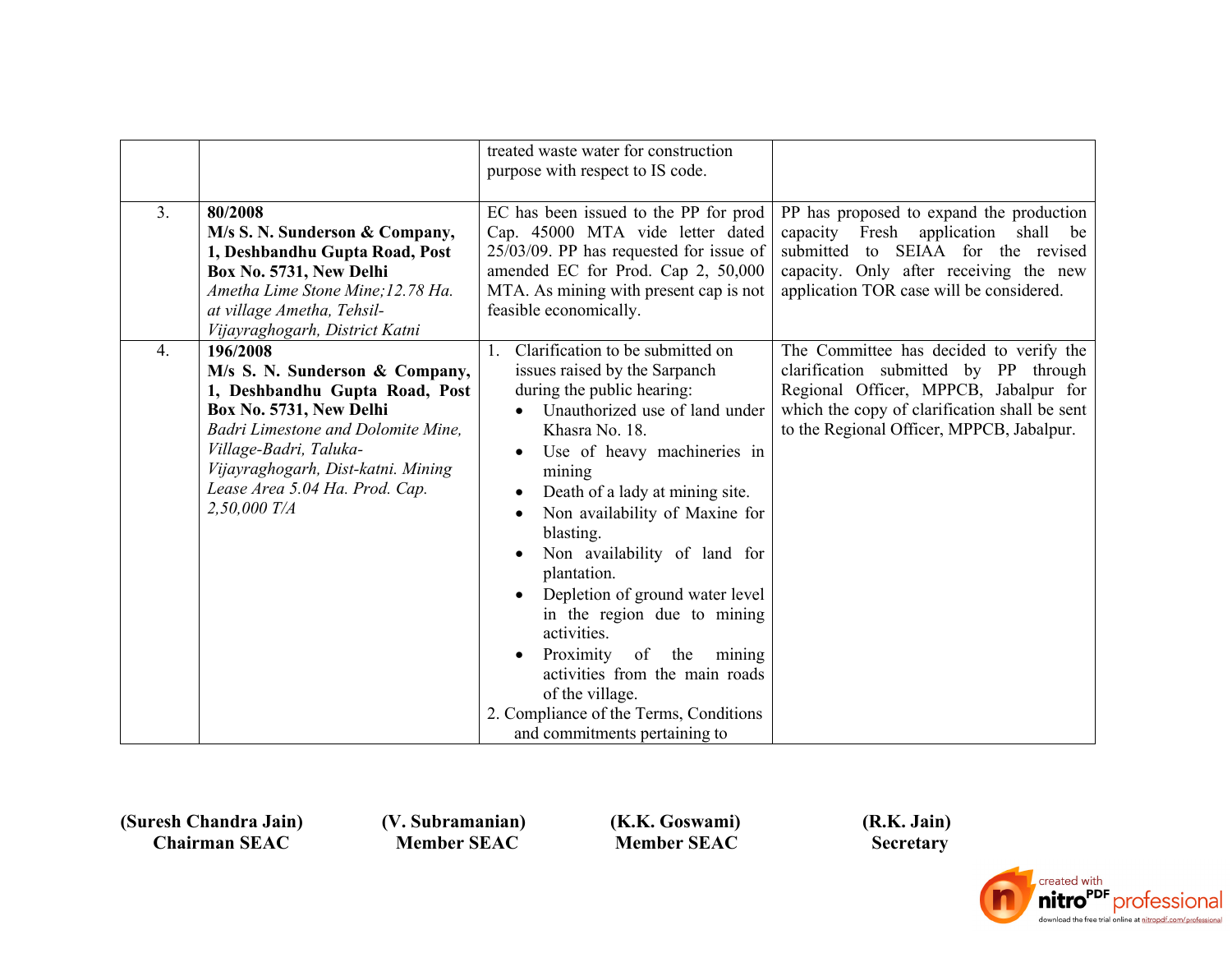|    |                                                | existing mining plan has to be            |                                              |
|----|------------------------------------------------|-------------------------------------------|----------------------------------------------|
|    |                                                | submitted.                                |                                              |
|    |                                                | 3. Measures proposed for control of       |                                              |
|    |                                                | noise pollution expected from             |                                              |
|    |                                                | mining activities.                        |                                              |
| 5. | 13/2008                                        | <b>Query from SEIAA - Source of water</b> | PP<br>submitted<br>commitment<br>has<br>from |
|    | DLF Garden City Ltd. First Floor,              | construction<br>for<br>phase<br>and       | Municipal Corporation for supply of          |
|    | Sayaji Plaza, MR-10, Vijay Nagar,              | operational phase with supporting         | Narmada water during operational phase.      |
|    | Indore -10 project on- Integrated              | documents for the same.                   | Regarding fulfillment of water required      |
|    | Township at village Sulakhedi &                |                                           | during construction phase, PP has to submit  |
|    | Mundlabagh, Tehsil- Sanwer, Distt.             |                                           | an agreement with the authorized water       |
|    | Indore, $(M.P)$                                |                                           | supplying agency.                            |
| 6. | 27/2008                                        | Analyses report from govt. approved       | PP has submitted the requisite information.  |
|    | M.P. Lime Works, 2497 Napier                   | laboratory.                               | Committee has agreed to the submission       |
|    | Town, Jabalpur Mining lease area               |                                           | and decided to recommend the case to         |
|    | 10.60 Ha, Minig of Dolomite 6707               |                                           | SEIAA for grant of Prior EC.                 |
|    | tonnes Seoni, Distt. Jabalpur (M.P)            |                                           |                                              |
| 7. | 135/2008                                       | <b>Received from SEIAA for revised</b>    | PP has proposed to expand the production     |
|    | <b>Shashikant</b><br>Joshi,<br>$B-28$ ,<br>Sh. | TOR in view of enhanced capacity          | capacity .Fresh application and a copy of    |
|    | Gandhi<br>PO-<br>Mahatma<br>Marg,              | (from 2500 MT/Y to 15265 MT/Y.            | Mining Plan has been submitted by the PP     |
|    | Bari<br>Dist.<br>Jahbua<br>Alirajpur,          |                                           | through SEIAA. Committee has decided to      |
|    | Dolomite Mine, Village-Bari, tehsil-           |                                           | issue revised TOR to the PP.                 |
|    | Alirajpur, Dist- Jhabua. Mining Lease          |                                           |                                              |
|    | Area-9.61Ha., Production: 2500 T/A             |                                           |                                              |
|    | Query letter issued vide letter no.371         |                                           |                                              |
|    | dated 06/06/09.                                |                                           |                                              |
| 8. | 128/2008                                       | <b>Received from SEIAA for revised</b>    | PP has proposed to expand the production     |
|    | $M/s$ SNS<br>Minerals Limited, PO-             | TOR in view of enhanced capacity          | capacity .Fresh application and a copy of    |
|    | <b>Satna</b><br>Tamoria<br>Maihar,<br>Dist.-   | (from 20000 MT/Y to 55000 MT/Y.           | Mining Plan has been submitted by the PP     |
|    | $\&$<br>Dolomite<br>Mines,<br>Limestone        | (correction requested)                    | through SEIAA. Committee has decided to      |

 **(V. Subramanian) Member SEAC**

 **(K.K. Goswami) Member SEAC**

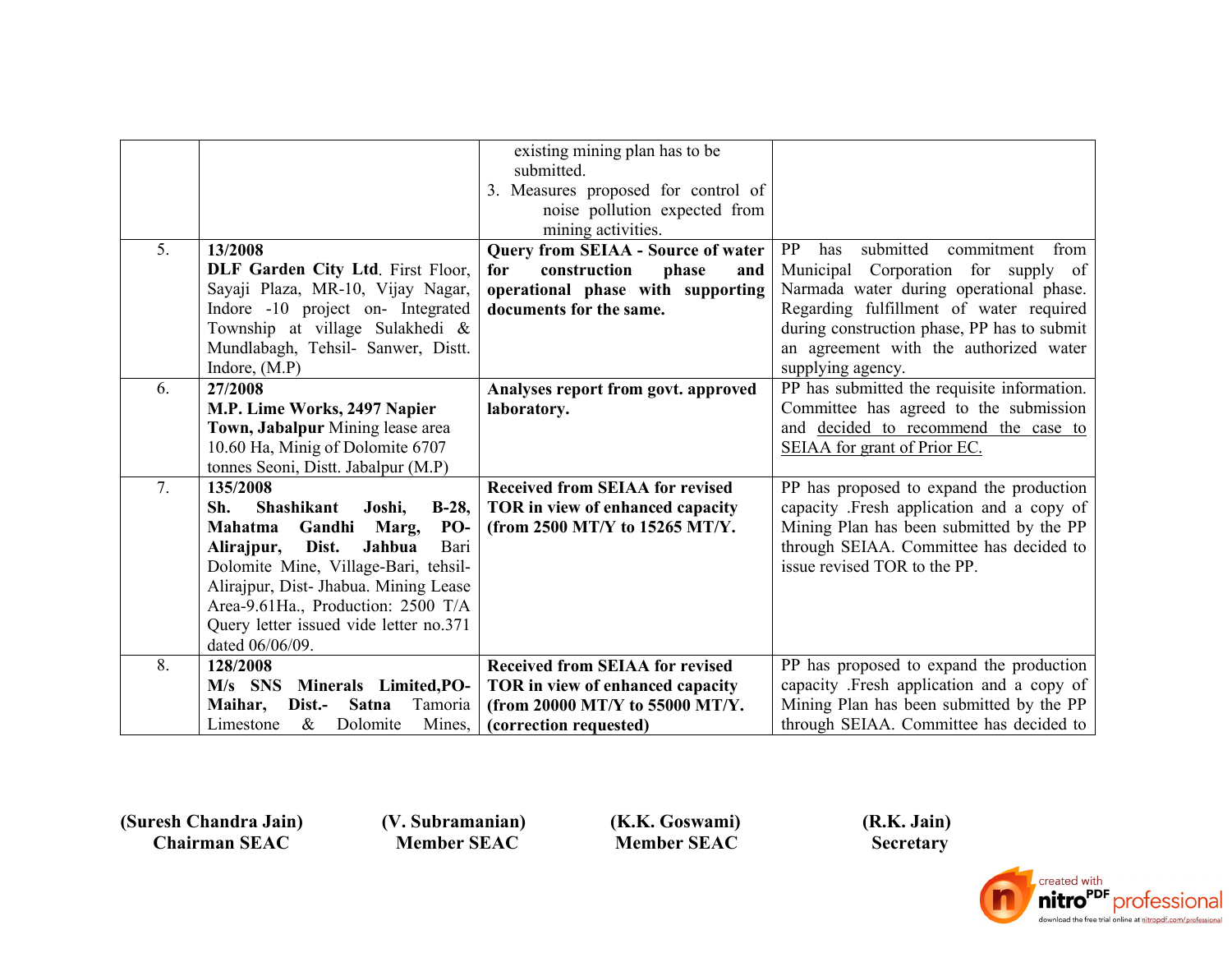|     | Village - Tamoria, Tehsil- Maihar,      |                                                           | issue revised TOR to the PP.                |
|-----|-----------------------------------------|-----------------------------------------------------------|---------------------------------------------|
|     | Dist- Satna. Mining Lease Area-         |                                                           |                                             |
|     | 42.567 Ha., 20000 T/A                   |                                                           |                                             |
| 9.  | 23/2008                                 | <b>Oueries raised:</b>                                    | PP has submitted the requisite information. |
|     | M/s. N.M. Dubash Stone & Lime           | <b>Environmental Quality monitoring</b><br>$\mathbf{1}$ . | Committee has agreed to the submission      |
|     | Co. Pvt. Ltd, Station Road, Maihar      | results are required to be certified                      | and decided to recommend the case to        |
|     | - 485771 Distt. Satna (M.P) (Query      | by the concerned analytical lab.                          | SEIAA for grant of Prior EC.                |
|     | reply) (20 April09, 25 June09)          |                                                           |                                             |
|     | M/s. N.M. Dubash Stone & Lime Co.       |                                                           |                                             |
|     | Bistara Limestone &<br>$Pvt.$ Ltd.,     |                                                           |                                             |
|     | Dolomite mine, Vill: Bistara Teh:       |                                                           |                                             |
|     | Vijayraghogarh Distt. Katni (M.P):-     |                                                           |                                             |
|     | area- $17.07$ ha, expansion in          |                                                           |                                             |
|     | production-from 1.25 lac $T/Y$ to 3.00  |                                                           |                                             |
|     | Lac $T/Y$ .                             |                                                           |                                             |
|     |                                         |                                                           |                                             |
| 10. | 153/2008                                | <b>Queries raised:</b>                                    | PP has not submitted the following          |
|     | Sukhdeo Prasad Goenka,                  | 1. Comments on the public hearing yet                     | information:-                               |
|     | Goyanka,<br>Sh.<br>Anand<br>prop.       | to be addressed properly.                                 | Details of the plantation done till<br>date |
|     | Goyanka Bhawan, Station Road,           | 2. Details of the plantation completed so                 | have to be submitted with future            |
|     | katni. (21 April 09, 25 June09) -       | far have to be submitted with future                      | plantation scheme, location map and         |
|     | Laterite redoxide yellow Ochride, red   | plantation<br>scheme with location                        | budget provision.                           |
|     | Ochride manganese and clay, Village-    | map and budget provision. Plantation                      | Properly demarcated location map has<br>2.  |
|     | Tehsil-dhimarkheda,<br>jhinna,<br>dist- | in 33% of total area has to be ensured.                   | not been submitted. Hence PP shall          |
|     | katni. Mining lease area-48.562 Ha      | 3. Location of additional land with                       | submit proper map showing additional        |
|     |                                         | respect to the mining site has to be                      | land                                        |
|     |                                         | shown on map.                                             | Case will be consider after receiving       |
|     |                                         |                                                           | the Complete requisite information.         |
| 11. | 247/2008                                | <b>Queries raised:</b>                                    | PP has submitted the requisite information. |
|     | M/s J.P. Agarwal (Earlier M/s J.P.      | Ore analysis from Govt. approved<br>1)                    | Committee has agreed to the submission      |

 **(V. Subramanian) Member SEAC**

 **(K.K. Goswami) Member SEAC**

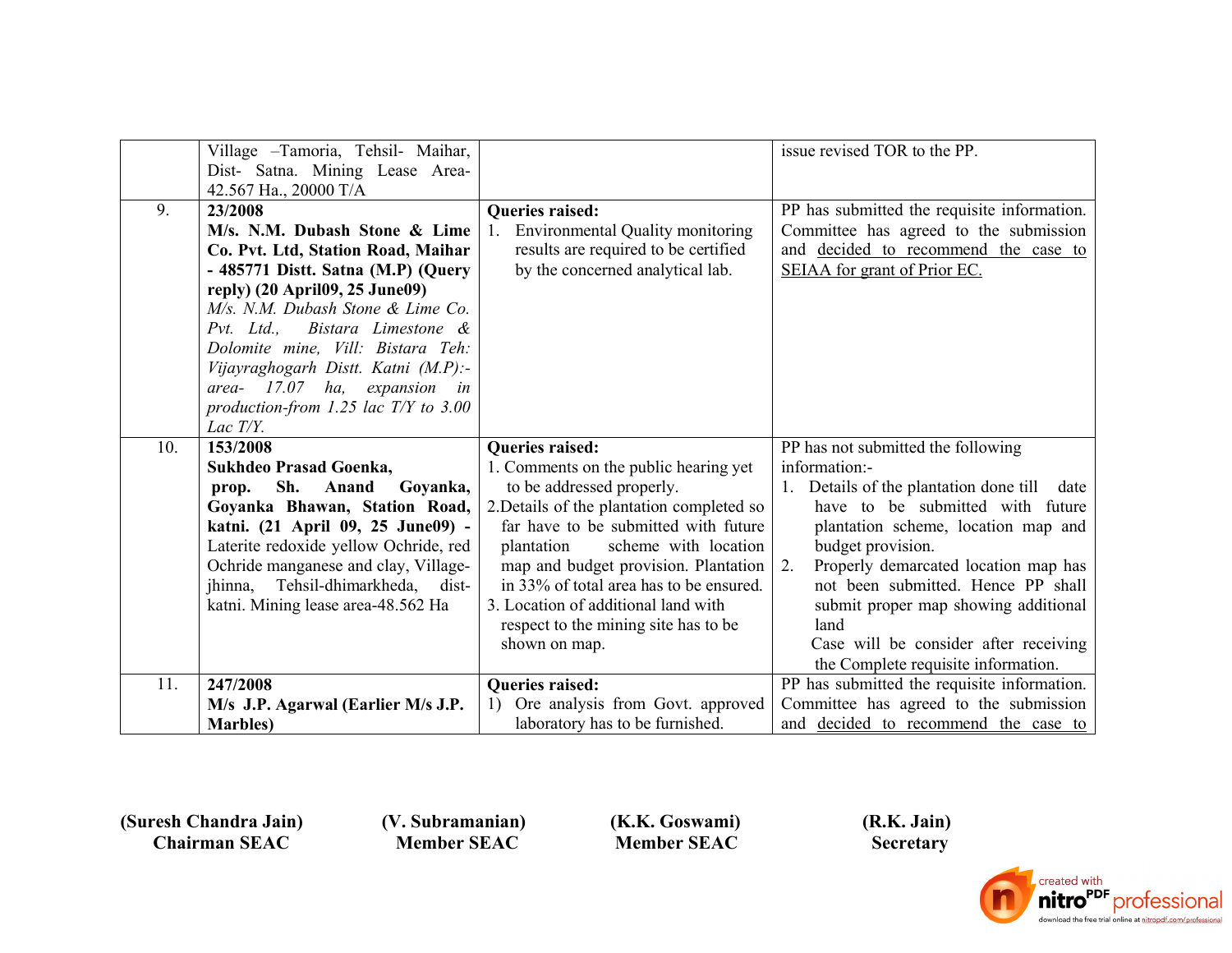|     | HIG 1, Housing Board Colony P.O.      | 2) Leachate analyses reports of ore    | SEIAA for grant of Prior EC.                |
|-----|---------------------------------------|----------------------------------------|---------------------------------------------|
|     | Katni (M.P) Marble mine 10.520 Ha.    | and soil have to be submitted.         |                                             |
|     | Pro. Cap. - $75,000$ MT/Year at       | 3) Fund allocation with break-up for   |                                             |
|     | Khardra Tehsil- Bahoriband, Distt.:   | Social Responsibility has to be        |                                             |
|     | Katni (M.P)                           | submitted.                             |                                             |
|     |                                       | Physical $\&$ Financial plan for<br>4) |                                             |
|     |                                       | plantation in at least 33% of the      |                                             |
|     |                                       | total area within the lease period     |                                             |
|     |                                       | has to be submitted.                   |                                             |
|     |                                       | Source of water supply for the<br>5)   |                                             |
|     |                                       | project and the permission for         |                                             |
|     |                                       | withdrawal of the same from            |                                             |
|     |                                       | concerned agency to be furnished.      |                                             |
|     |                                       | 6) Copy of NOC from the forest         |                                             |
|     |                                       | department to be submitted.            |                                             |
| 12. | 123/2008                              | 1. Analyses of Hg $\&$ other trace     | PP has submitted the requisite information. |
|     | Lalchand<br>Harinarayan<br>Shri       | elements in soil.                      | Committee has agreed to the submission      |
|     |                                       |                                        |                                             |
|     | Somani, 241, Pratapganj Marg, PO      | 2. NOC from gram panchayat for use of  | and decided to recommend the case to        |
|     | Alirajpur, dist Jhabua. Panwani       | water                                  | SEIAA for grant of Prior EC.                |
|     | Dolomite Mine, village-Panwani,       | 3. NOC from forest deptt.              |                                             |
|     | tehsil-Alirajpur, dist-Jhabua. Mining |                                        |                                             |
|     | lease area 8.093 ha., 15000 T/Y       |                                        |                                             |
|     | Query letter issued vide letter       |                                        |                                             |
|     | no.358 dated 06/06/09.                |                                        |                                             |
| 13. | 131/2008                              | 1. Analyses of Hg & other trace        | PP has submitted the requisite information. |
|     | Ashwin purendra<br>Singh<br>Sh.       | elements in soil.                      | Committee has agreed to the submission      |
|     | chandel, 15. Sardar patel Marg,       | 2. NOC from gram panchayat for use     | and decided to recommend the case to        |
|     | PO<br>-Alirajpur, Dist-<br>Jabua.     | of water                               | SEIAA for grant of Prior EC.                |
|     | Behadawa Dolomite Mines, Village-     | 3.<br>NOC from forest deptt.           |                                             |
|     | Behadawa, Tehsil-Alirajpur, Dist-     |                                        |                                             |

 **(V. Subramanian) Member SEAC**

 **(K.K. Goswami) Member SEAC**

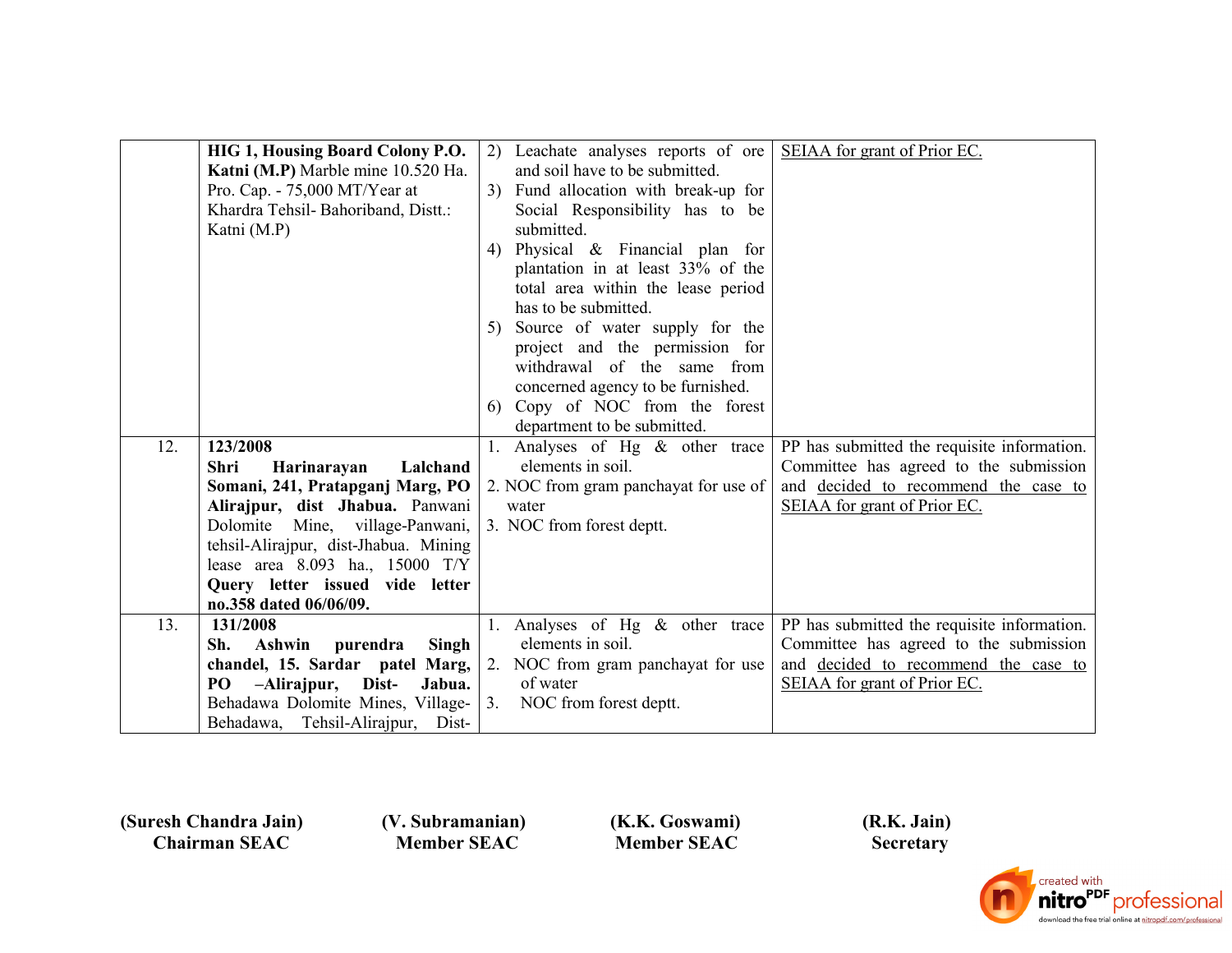|     | Jhabua Mining Lease Area 8.34 ha.,<br>Production: 4000 T/A Query letter<br>issued vide letter no.374 dated<br>06/06/09.                                                                                                                                                                                                       |                                                                                                                                                             |                                                                                                                                                               |
|-----|-------------------------------------------------------------------------------------------------------------------------------------------------------------------------------------------------------------------------------------------------------------------------------------------------------------------------------|-------------------------------------------------------------------------------------------------------------------------------------------------------------|---------------------------------------------------------------------------------------------------------------------------------------------------------------|
| 14. | 135/2008<br><b>Shashikant</b><br>$B-28$ ,<br>Sh.<br>Joshi,<br>Mahatma Gandhi Marg, PO-<br>Alirajpur, Dist. Jahbua<br>Bari Dolomite Mine, Village-Bari,<br>Alirajpur,<br>Jhabua.<br>tehsil-<br>Dist-<br>Mining<br>Lease<br>Area-9.61Ha.,<br>Production: 2500 T/A.<br>Query letter issued vide letter<br>no.371 dated 06/06/09. | 1. Analyses of Hg $\&$ other trace<br>elements in soil.<br>2. NOC from gram panchayat for use<br>of water<br>3. NOC from forest deptt.                      | PP has submitted the requisite information.<br>Committee has agreed to the submission<br>and decided to recommend the case to<br>SEIAA for grant of Prior EC. |
| 15. | 137/2008<br>Sh. S. M. Bedia, pratapganj Marg,<br>PO- Alirajpur, Dist.- Jhabua.<br>Kund Dolomite Mines, Village-<br>Kund, tehsil-Alirajpur, Dist.- Jhabua.<br>Mining Lease Area-9.70<br>$Ha_{\cdot}$<br>Production: 4000 T/A<br>Query letter issued vide letter<br>no.372 dt. 06/06/09.                                        | Analyses of Hg $\&$ other trace<br>1.<br>elements in soil.<br>NOC from gram panchayat for<br>2.<br>use of water<br>NOC from forest deptt.<br>3.             | PP has submitted the requisite information<br>Committee has agreed to the submission<br>and decided to recommend the case to<br>SEIAA for grant of Prior EC.  |
| 16. | 177/2008<br>M/s Sawaliya Minerals Grinding<br>Industries, 110, Chardrashekhar<br>Azad marg, PO-Alirajpur, Dist-<br>Jhabua(M.P.)<br>Kharkhari Dolomite Mine, Village-<br>Kharkhri, Tehsil-Alirajpur,<br>Dist-                                                                                                                  | Analyses of Hg $\&$ other trace<br>1.<br>elements in soil.<br>NOC from gram panchayat for use<br>2.<br>of water<br>NOC from forest deptt.<br>3 <sub>1</sub> | PP has submitted the requisite information.<br>Committee has agreed to the submission<br>and decided to recommend the case to<br>SEIAA for grant of Prior EC. |

 **(V. Subramanian) Member SEAC**

 **(K.K. Goswami) Member SEAC**

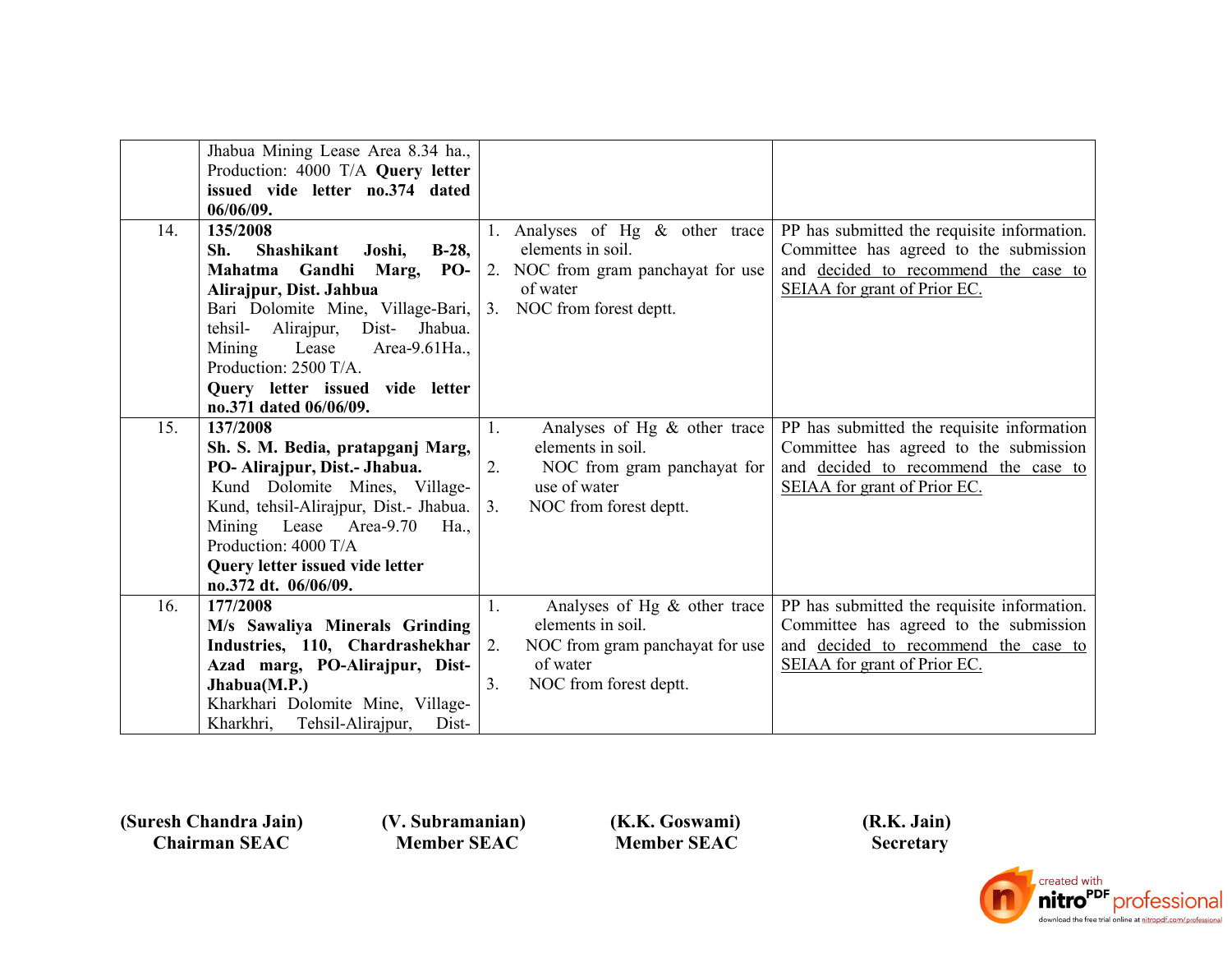|     | Jhabua.Mining Lease Area-5.0 Ha.<br>Prod. Cap.8500T/A                |        |                                                           |                                                                                |
|-----|----------------------------------------------------------------------|--------|-----------------------------------------------------------|--------------------------------------------------------------------------------|
|     | Query letter issued vide letter                                      |        |                                                           |                                                                                |
|     | no.374 dated 06/06/09.                                               |        |                                                           |                                                                                |
| 17. | 136/2008                                                             | 1.     | Analyses of Hg $\&$ other trace                           | PP has submitted the requisite information.                                    |
|     | LaxmiNarayan mining Company,                                         |        | elements in soil.                                         | Committee has agreed to the submission                                         |
|     | 241, Pratapganj Marg, PO-                                            | 2.     | NOC from gram panchayat for use                           | and decided to recommend the case to                                           |
|     | Alirajpur, Dist- Jhabua                                              |        | of water                                                  | SEIAA for grant of EC.                                                         |
|     | Panwani Dolomite Mines, Village -                                    | 3.     | NOC from forest deptt.                                    |                                                                                |
|     | Panwani, tehsil – Alirajpur, Dist-                                   |        |                                                           |                                                                                |
|     | Jhabua. Mining Lease Area-8.09 Ha.                                   |        |                                                           |                                                                                |
|     | Production: 4000T/A M/s Query                                        |        |                                                           |                                                                                |
|     | letter issued vide letter no.359                                     |        |                                                           |                                                                                |
|     | dated 06/06/09.                                                      |        |                                                           |                                                                                |
| 18. | 216/2008                                                             | 1.     | Analyses of Hg $\&$ other trace                           | PP has submitted the requisite information.                                    |
|     | 97,<br>R.S.<br><b>Shri</b><br>Gupta                                  |        | elements in soil.                                         | Committee has agreed to the submission                                         |
|     | Chandrashekhar<br><b>Marg</b><br>Azad                                | 2.     | NOC from gram panchayat for use                           | and decided to recommend the case to                                           |
|     | Alirajpur, Jahabua (M.P)                                             |        | of water                                                  | SEIAA for grant of Prior EC.                                                   |
|     | Dolomite mine 8.069 hect. at village                                 | 3.     | NOC from forest deptt.                                    |                                                                                |
|     | Kund Teh: Alirajpur Distt. Jhabua                                    |        |                                                           |                                                                                |
|     | (M.P). Prod. 3000 MTP                                                |        |                                                           |                                                                                |
|     | Query letter issued vide letter                                      |        |                                                           |                                                                                |
|     | no.376 dt. 06/06/09.                                                 |        |                                                           |                                                                                |
| 19. | 192/2008                                                             | ➤<br>➤ | Surface & Ground water report                             | PP has submitted the requisite information.                                    |
|     | Nilesh Upadhaya, 30, Collage road,                                   |        | Analyses of Hg & other trace<br>elements in water & soil. | Committee has agreed to the submission<br>and decided to recommend the case to |
|     | Dist- Jhabua Query letter issued<br>vide letter no.375 dt. 06/06/09. |        |                                                           | SEIAA for grant of Prior EC.                                                   |
|     | Kosdana Lime stone Mine, Village-                                    |        | NOC from gram panchayat for use<br>of water               |                                                                                |
|     |                                                                      |        |                                                           |                                                                                |
|     |                                                                      |        |                                                           |                                                                                |
|     | Kosdana, Dist-Dhar Mining Lease<br>Area 7.5 Ha. Prod. Cap. 5000 T/A  |        | $\triangleright$ NOC from forest deptt                    |                                                                                |

 **(V. Subramanian) Member SEAC**

 **(K.K. Goswami) Member SEAC**

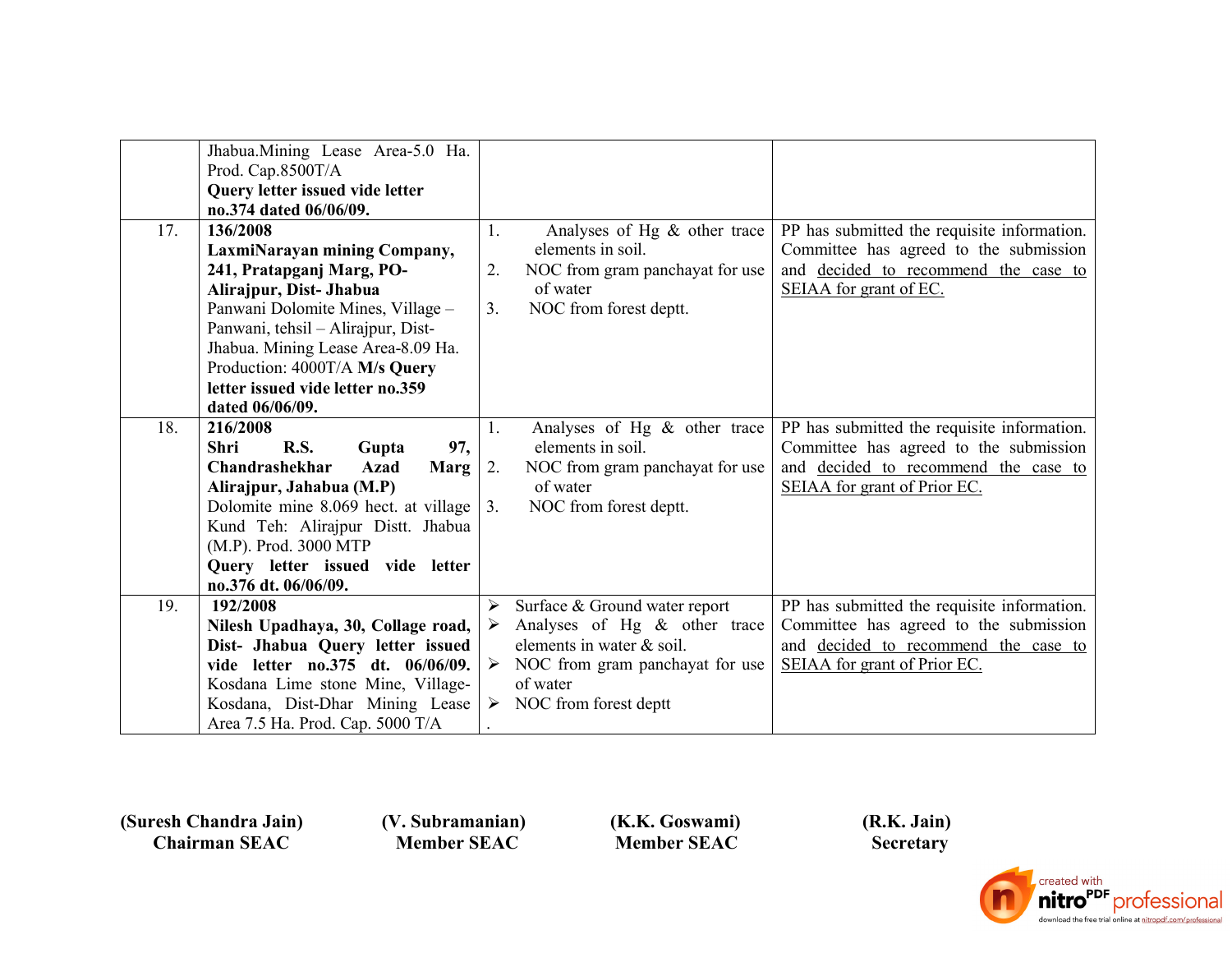| 20. | 127/2008<br>M/s Chhindwara Mines (P) Ltd.<br>2nd Floor, L-1/9, Hauz Khas<br>Enclave, New Delhi - 110016<br>[Earlier Sh. Ikbal Singh kalsi, C/o                                                                                                                                                                               | Surface water analyses report.<br>➤<br>Analyses of Mn & other trace<br>➤<br>elements in water & soil.<br>NOC from forest deptt.<br>➤                                                                                                                                                                                                                                                                                                                                                 | PP has submitted the requisite information.<br>Committee has agreed to the submission<br>and decided to recommend the case to<br>SEIAA for grant of Prior EC.                                                                                                               |
|-----|------------------------------------------------------------------------------------------------------------------------------------------------------------------------------------------------------------------------------------------------------------------------------------------------------------------------------|--------------------------------------------------------------------------------------------------------------------------------------------------------------------------------------------------------------------------------------------------------------------------------------------------------------------------------------------------------------------------------------------------------------------------------------------------------------------------------------|-----------------------------------------------------------------------------------------------------------------------------------------------------------------------------------------------------------------------------------------------------------------------------|
|     | Avtar Hotel, Near telephone<br>Exchange, Sausar, Dist Chhindwara.]<br>Gwari Wadona Manganese Ore Mine,<br>Village Gwariwadhona, tehsil sausar,<br>Dist Chhindwara Mining Lease Area<br>8.776Ha, 2100 T/A Query letter<br>issued vide letter no.369 dated<br>06/06/09.                                                        |                                                                                                                                                                                                                                                                                                                                                                                                                                                                                      |                                                                                                                                                                                                                                                                             |
| 21. | Case No. 151/2008<br>M/s Sangeeta Sharma, C/o, Shri<br>Rakesh Sharma, Plot No. 601-B,<br>Byranji town, Sadar, Nagpur.<br>440013 TOR issued vide letter no.<br>563 dated 02/09/08 -<br>Project: Manganese ore deposit,<br>village-plaspani, Tehsil-sausar, dist.-<br>chhindwara. Mining lease Area-7.114<br>Ha. Cap. 1500 T/A | After the deliberations SEAC has raised<br>following queries, to be replied by the<br>PP:<br>The analyses report has to be<br>1)<br>reviewed with respect to the units<br>of the values.<br>Ore analysis from Govt. approved<br>2)<br>laboratory has to be furnished.<br>Leachate analyses reports of ore<br>3)<br>and soil have to be submitted.<br>Fund allocation with break-up for<br>4)<br>Social Responsibility has to be<br>submitted.<br>Physical & Financial plan for<br>5) | Following queries were not replied by the<br>PP:<br>1. Ore $&$ leachate analysis report is<br>not from govt. approved lab.<br>2. Proper map showing, demarcation of<br>plantation has to be submitted.<br>NOC for utilization of water for PP has<br>3.<br>to be furnished. |

 **(V. Subramanian) Member SEAC**

 **(K.K. Goswami) Member SEAC**

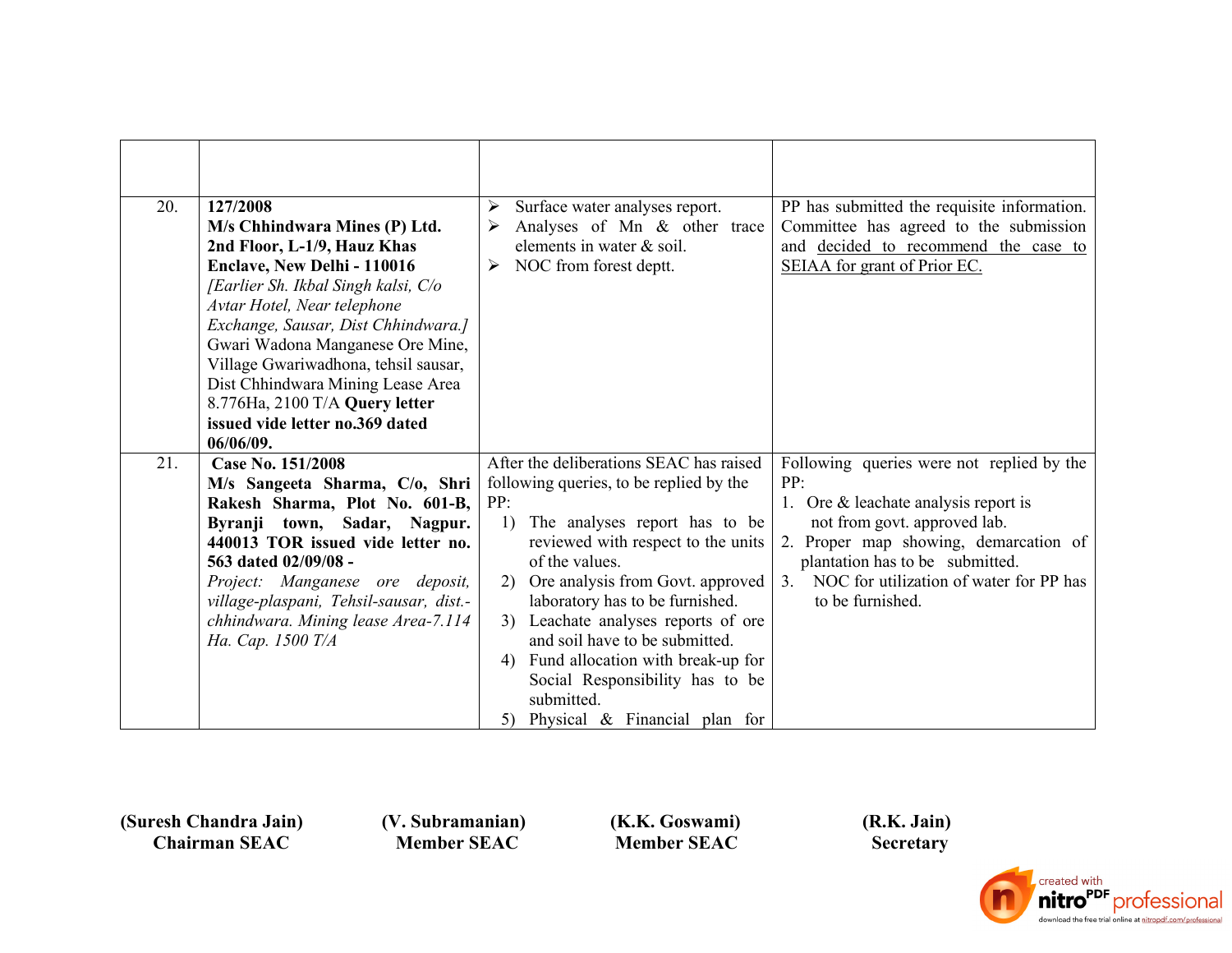|     |                                                                | plantation in at least 33% of the<br>total area within the lease period<br>has to be submitted.<br>5) Source of water supply for the<br>project and the permission for<br>withdrawal of the same from<br>concerned agency to be furnished.<br>6) Recent NOC from the forest<br>department to be submitted.<br>Measures proposed to protect<br>7)<br>river Kanhan from the possible<br>run-off of over burden.<br>8) Clarification on the issue of Court<br>Case has to be submitted in<br>detail along with supporting<br>documents in context to the<br>complaint filed by Shri Sheikh<br>Navi. |                                                                                              |
|-----|----------------------------------------------------------------|--------------------------------------------------------------------------------------------------------------------------------------------------------------------------------------------------------------------------------------------------------------------------------------------------------------------------------------------------------------------------------------------------------------------------------------------------------------------------------------------------------------------------------------------------------------------------------------------------|----------------------------------------------------------------------------------------------|
| 22. | 34/2008                                                        | Committee asked the PP to submit                                                                                                                                                                                                                                                                                                                                                                                                                                                                                                                                                                 | Regarding lifting of river water PP has                                                      |
|     | M/s. Hema Sri Agro-power Projects                              | following documents:                                                                                                                                                                                                                                                                                                                                                                                                                                                                                                                                                                             | submitted a consent letter from Irrigation                                                   |
|     | Ltd., Plot No. 19, Road, No. 2,                                | Permission<br>from<br>irrigation<br>$\mathbf{1}$                                                                                                                                                                                                                                                                                                                                                                                                                                                                                                                                                 | Department. The letter however does not                                                      |
|     | Chandrapuri Colony, L-B, Nagar,                                | department for lifting water<br>from the river with permission                                                                                                                                                                                                                                                                                                                                                                                                                                                                                                                                   | spell out the quantity of water that shall be<br>allowed to be lifted from the river and the |
|     | Hyderabad, Andhra Pradesh<br>20 MW Biomass Based Power Project | from concerned department for                                                                                                                                                                                                                                                                                                                                                                                                                                                                                                                                                                    | mode of lifting water from the river.                                                        |
|     | at Vill. Magrora, Teh. Dabra, Dist                             | laying pipe line.                                                                                                                                                                                                                                                                                                                                                                                                                                                                                                                                                                                | An agreement signed with private land                                                        |
|     | Gwalior (M.P.) Prescribing of TOR                              | 2. If ground water is proposed for                                                                                                                                                                                                                                                                                                                                                                                                                                                                                                                                                               | owners has been submitted by the PP, in                                                      |
|     | for EIA/EMP.                                                   | use permission from Central                                                                                                                                                                                                                                                                                                                                                                                                                                                                                                                                                                      | this regard PP may be asked to clarify that                                                  |
|     | Query letter issued vide letter No.                            | Ground Water Authority has to                                                                                                                                                                                                                                                                                                                                                                                                                                                                                                                                                                    | no govt. land is involved while laying pipe                                                  |
|     | 253 dated 05/05/09.                                            | be furnished.                                                                                                                                                                                                                                                                                                                                                                                                                                                                                                                                                                                    | line from river up to the site.                                                              |
|     |                                                                |                                                                                                                                                                                                                                                                                                                                                                                                                                                                                                                                                                                                  |                                                                                              |

 **(V. Subramanian) Member SEAC**

 **(K.K. Goswami) Member SEAC**

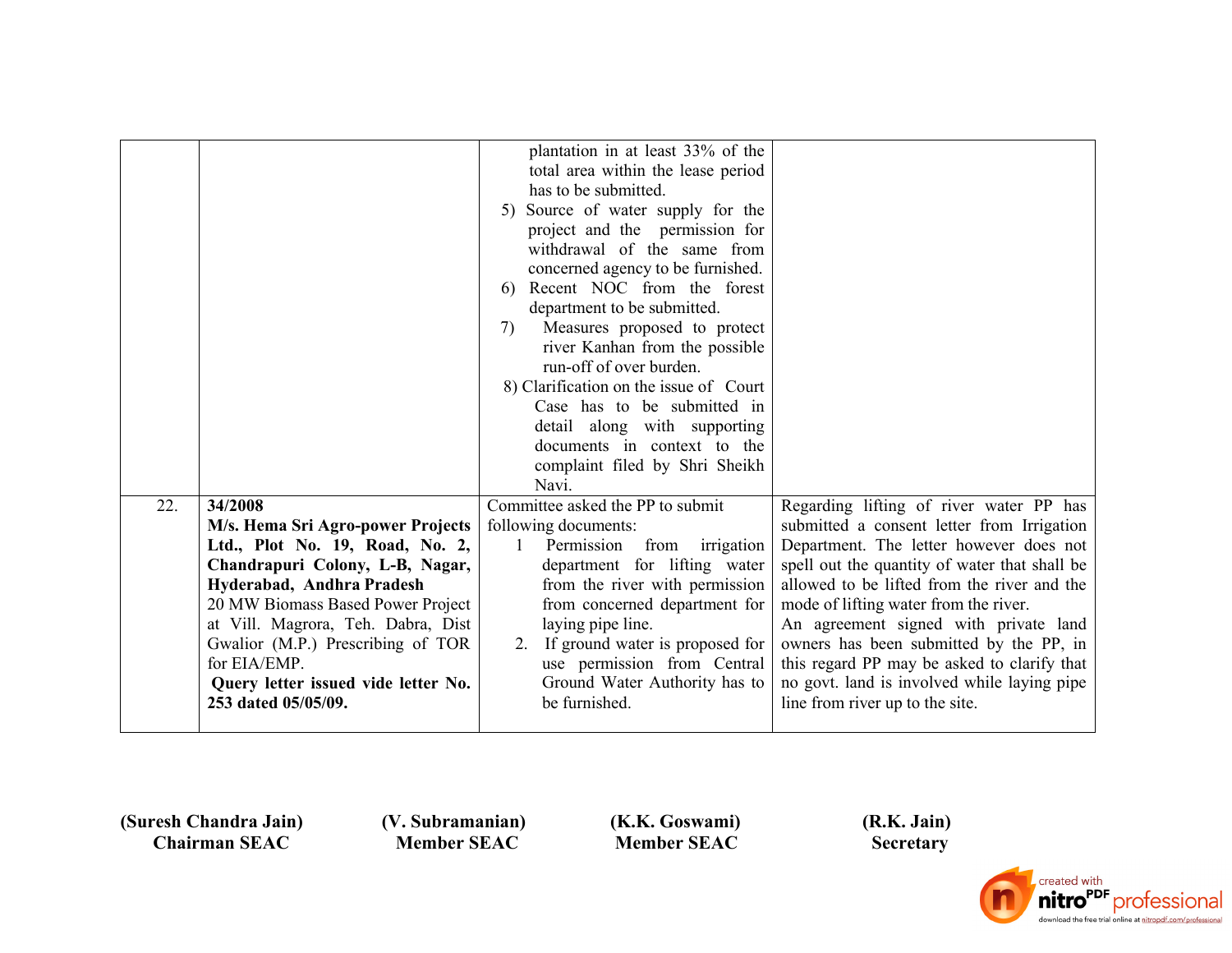| 23. | 43/2008                               | Query from SEIAA - The water demand       | Although PP has deposited amount towards     |
|-----|---------------------------------------|-------------------------------------------|----------------------------------------------|
|     | M/s Bright Star Infrastructure        | for the project is 616 KL/day while       | 'Narmada Jal Upkar', a commitment from       |
|     | (P)Ltd. Township                      | CGWB its no objection certificate has     | Municipal Corporation has to be submitted.   |
|     | <b>Hoshangabad Road, Bhopal</b>       | permitted to draw only 153 KLD of         |                                              |
|     |                                       | water from two existing tube-wells,       |                                              |
|     |                                       | this show that there is a deficit of 463  |                                              |
|     |                                       | KLD of water. PP has not produced         |                                              |
|     |                                       | from<br>BMC<br>commitment                 |                                              |
|     |                                       | any                                       |                                              |
|     |                                       | regarding supply of water to the          |                                              |
|     |                                       | project.                                  |                                              |
| 24. | 140/2008,<br>No.<br>139/2008,<br>Case | Applications<br>found<br>be<br>were<br>to | Case no. 139/2008 has been re-submitted      |
|     | 141/2008 & 142/2008                   | incomplete. Project Proponents were       | and received by SEAC as case no. 253/2008    |
|     |                                       | asked to re-submit the complete           | the case has been issued TOR in the 19th     |
|     |                                       | application for consideration of their    | meeting dated $31/01/09$ . Thus the case no. |
|     |                                       | projects.                                 | 139/2008 may be de-listed.                   |
|     |                                       |                                           | PPs' of cases no. 140/2008, 141/2008 and     |
|     |                                       |                                           | 142/2008 have not submitted complete         |
|     |                                       |                                           | applications so far. The Committee has       |
|     |                                       |                                           | decided to send a last reminder to the PP of |
|     |                                       |                                           | these cases for submission of complete       |
|     |                                       |                                           | application.                                 |

 **(V. Subramanian) Member SEAC**

 **(K.K. Goswami) Member SEAC**